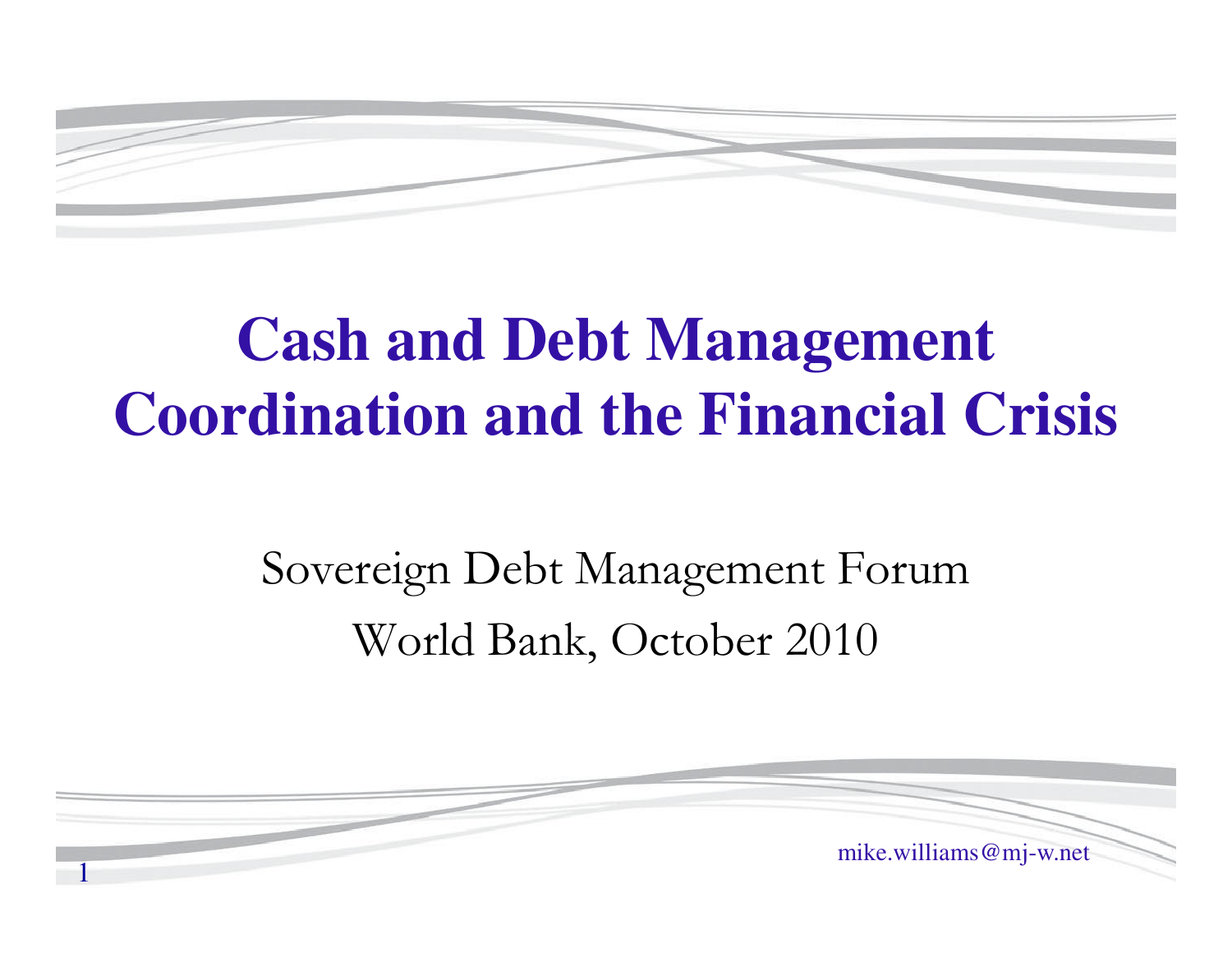# **Outline**

- Cash management and its interaction with debt management
- The Financial Crisis
	- Problems
	- Responses
	- Lessons
- Messages for the Future
	- Cash Buffers
	- Some propositions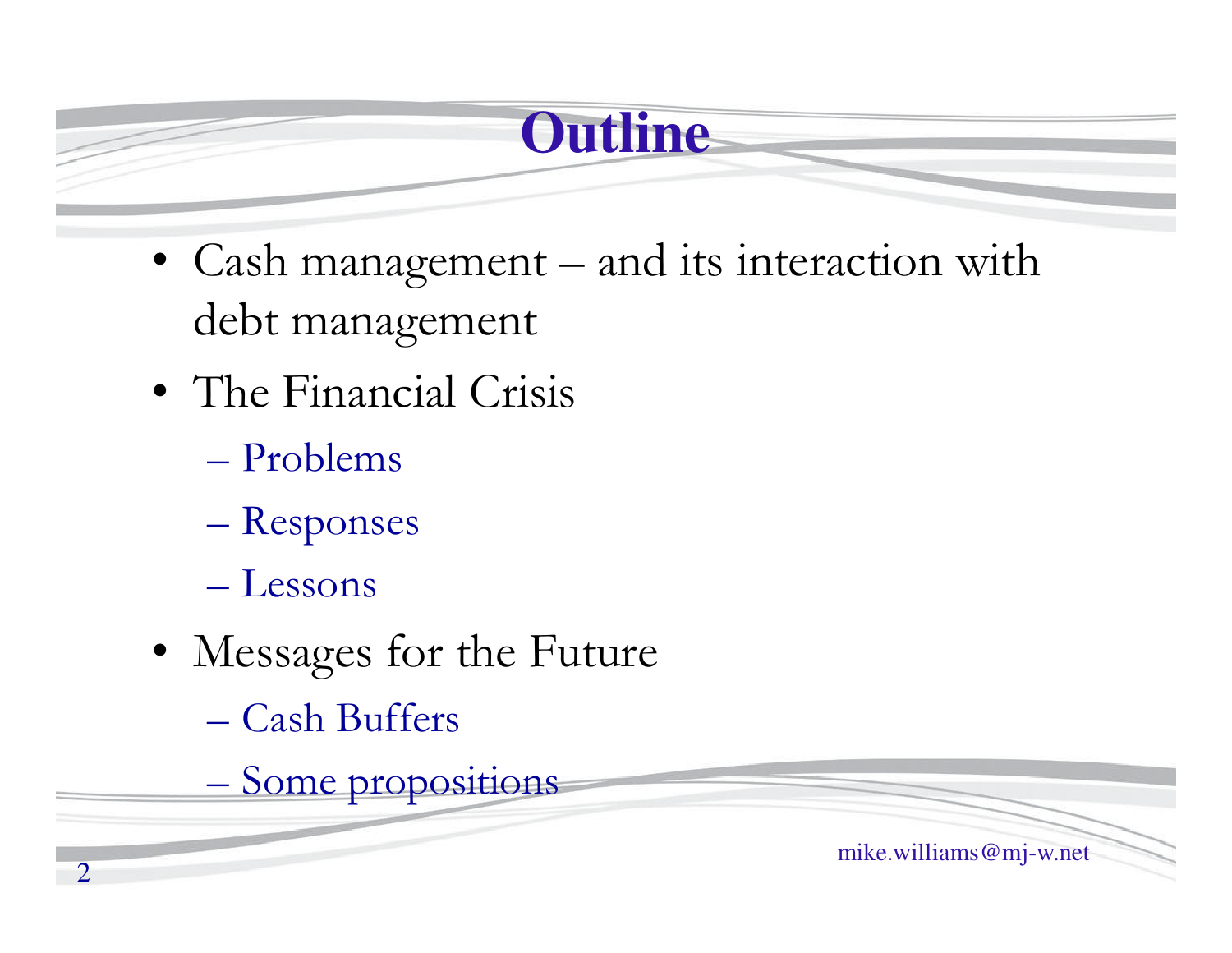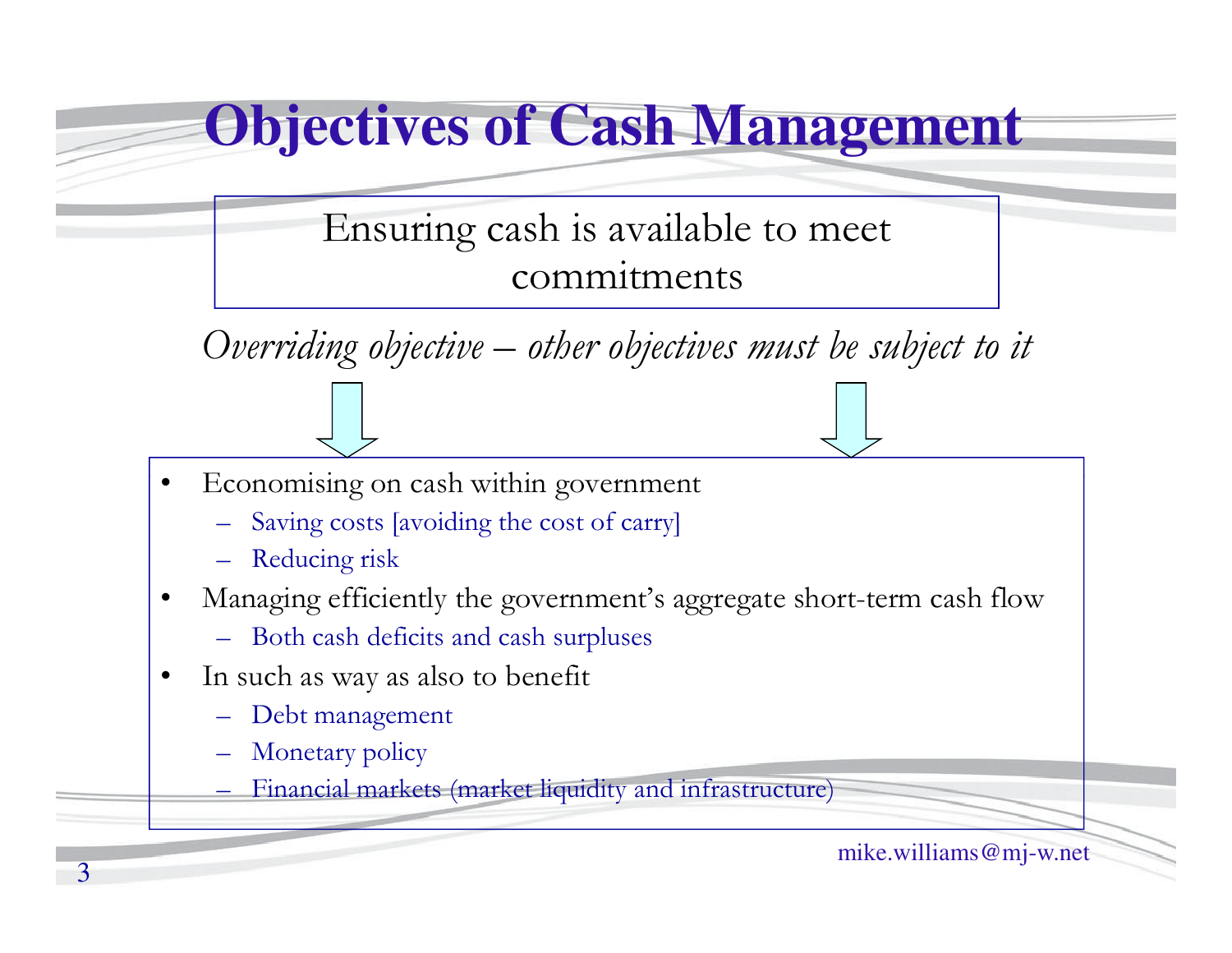#### **Debt and Cash Management**

- • Integration of (or close coordination between) debt and cash management ensures:
	- Debt issuance decisions are taken in the context of the seasonal nature of government's cash flows
	- There is a single overview of whole market debt managers best placed:
		- To take decisions about the future balance of short- and longterm debt, including TBills
		- • Trading-off demands of the strategy, demands of the market, and the government's need for cash, taking account of price
- • Integration tending to become the norm in OECD and many other countries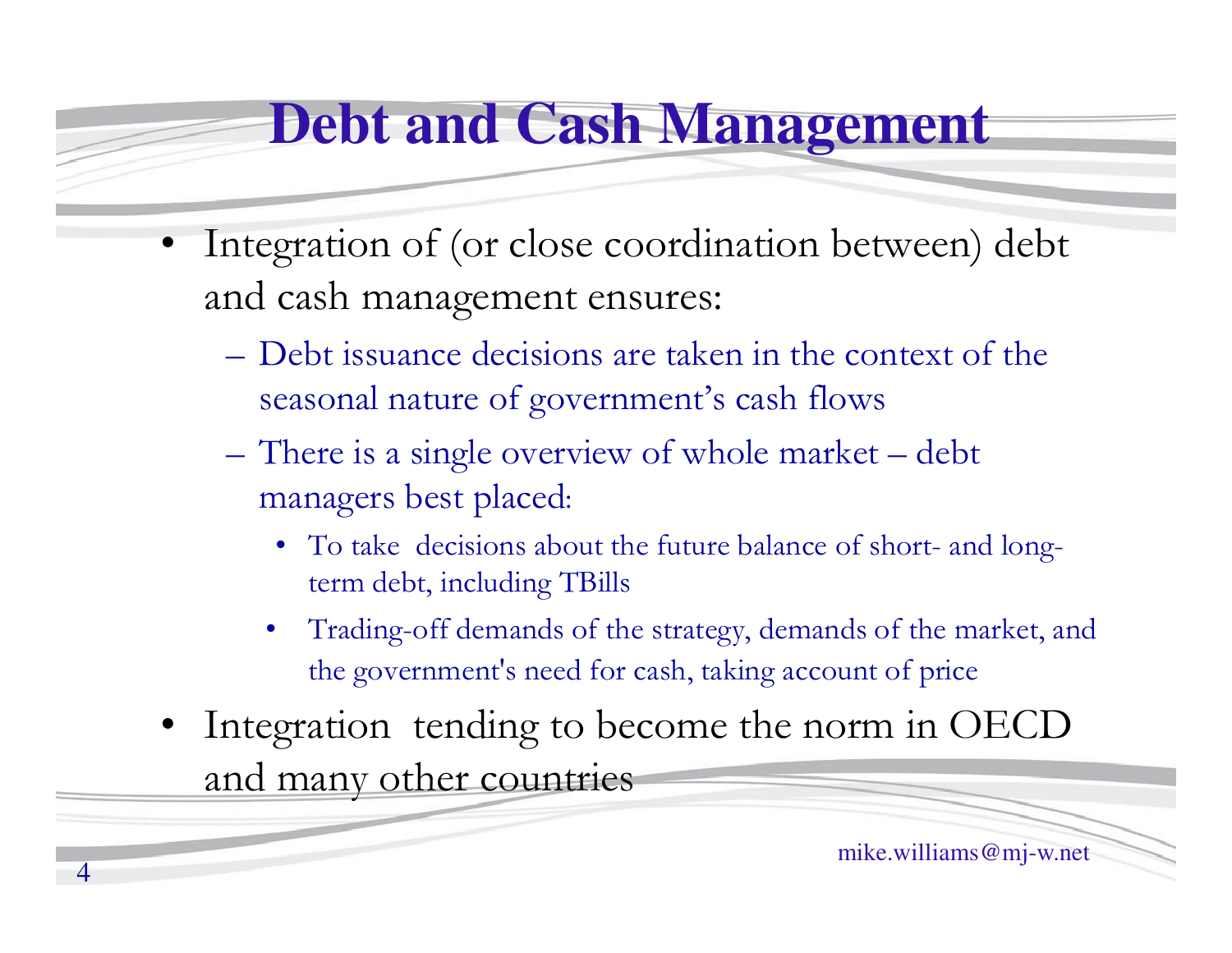# **Operational Coordination**

- • Other day-to-day coordination requirements include:
	- Linkage of issuance dates with redemption dates, to maximise the opportunities for investors to roll over into a new issue
	- Maturity dates chosen to avoid weeks, and especially days, of heavy<br>cash outflow (a.g. selem permeate), instead terms days of each inflat cash outflow (e.g. salary payments): instead target days of cash inflow (the due date for tax payments)
	- Debt managers can mitigate the cash management problems that potentially arise when large bonds come to maturity
	- Debt managers can correct repo market distortions or disruptions
- $\bullet$  As interaction with the market develops, integration of debt and cash management functions becomes especially important.
	- In time, through active management of cash position, combined function can weaken link between timing of cash flows and bond issuance: allows bond programme to be announced in advance
	- Ensures that the government presents a consistent face to the market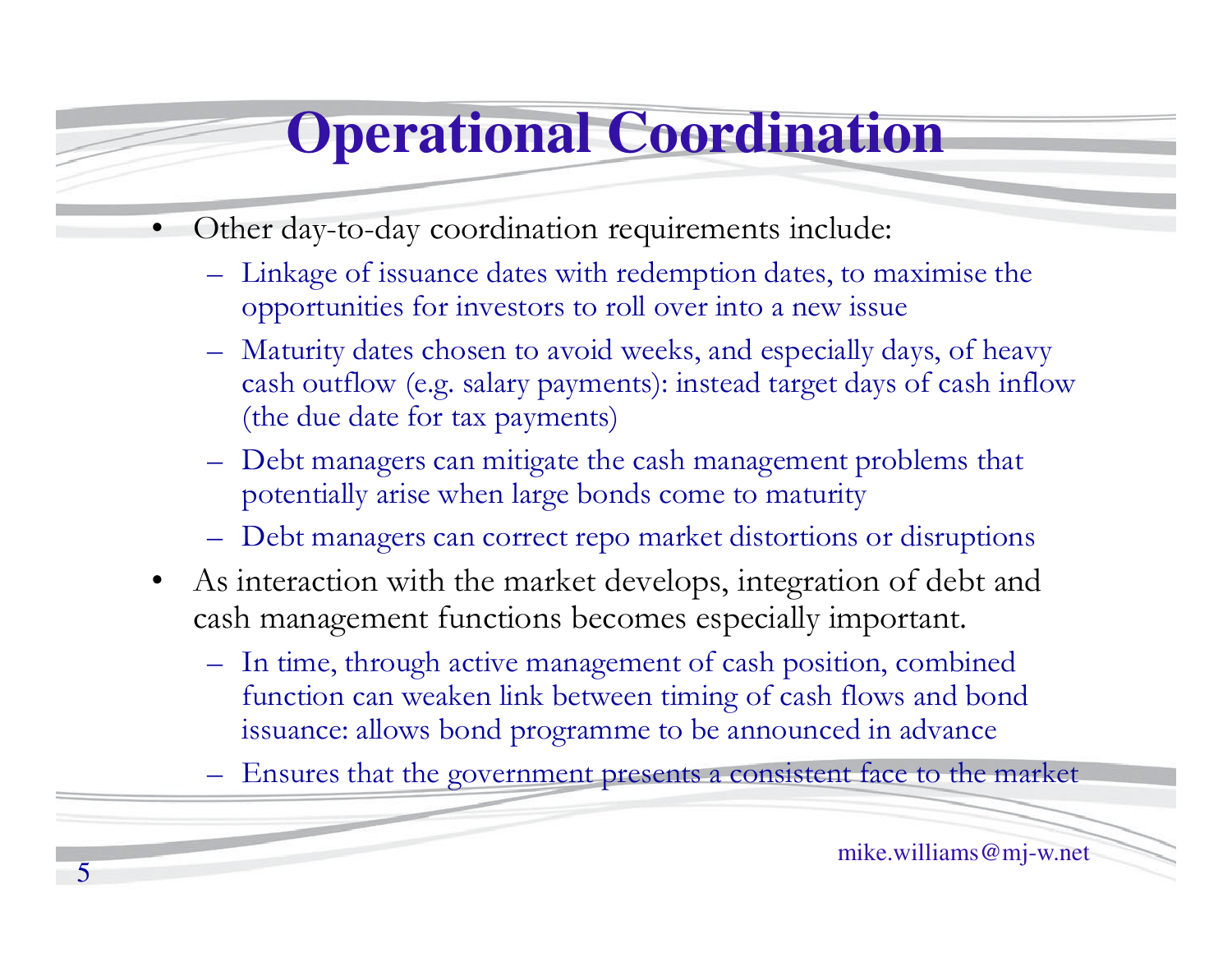#### **Financial Crisis: the Headline Problems**

#### **Fiscal deterioration, large & rapidExposure to external markets**

- • Average deficit in 2009 c.8% points of GDP  $>$  deficit in 2007 for advanced countries; c.5% points for EMEs of G20. *[Source: IMF]*
- $\bullet$  Variety of experiences and causes:
	- Advanced countries: reflected support to the financial sector, fiscal stimulus, and revenue losses
	- EMEs declining commodity and asset prices; also impact on export demand, tourism etc
- • Spikes in sovereign spreads and CDS spreads affecting EMEs
- • Negligible sovereign external issuance Q3&4 2008
- • Outflows affecting local markets (esp Europe, C.Asia, S.S.Africa)
- • Turbulence in eurozone and pressures on foreign-owned banks having a continuing impact for some countries

Difficult to anticipate in bond programme

mike.williams@mj-w.net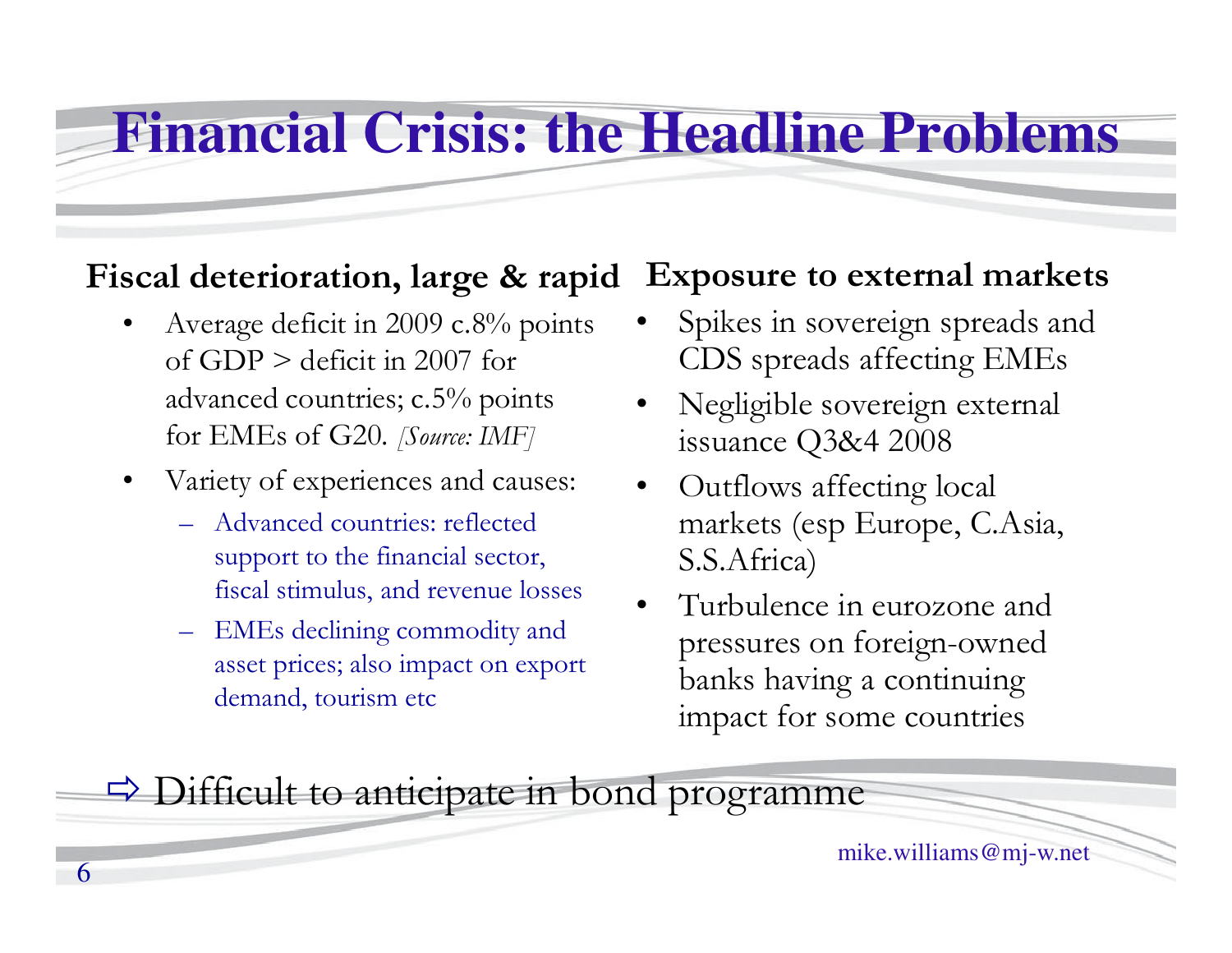### **Some "Technical" Problems too…**

- • Weakened primary dealers
	- Fragile balance sheets
	- Numbers reduced by mergers etc
	- Affects competition at auctions and secondary market liquidity
- •Additional competition – eg from Gov-guaranteed bank bonds
- $\bullet$  Market liquidity drying up:
	- Widening of LIBOR-OIS spreads: reached c.350 bps in US; 250 bps in UK and 200 bps in Eurozone in October 2008
	- For EMEs backwash effects damaging activity in local bond markets; some faced increases in domestic interest rates, despite lower activity
- • Implications
	- Much greater risk of auction failure [or longer auction tail]
	- Reduced secondary bond market liquidity affecting funding costs
	- Cash and debt managers challenged by less liquid money markets
	- Especially difficult for countries with heavy refinancing burden

mike.williams@mj-w.net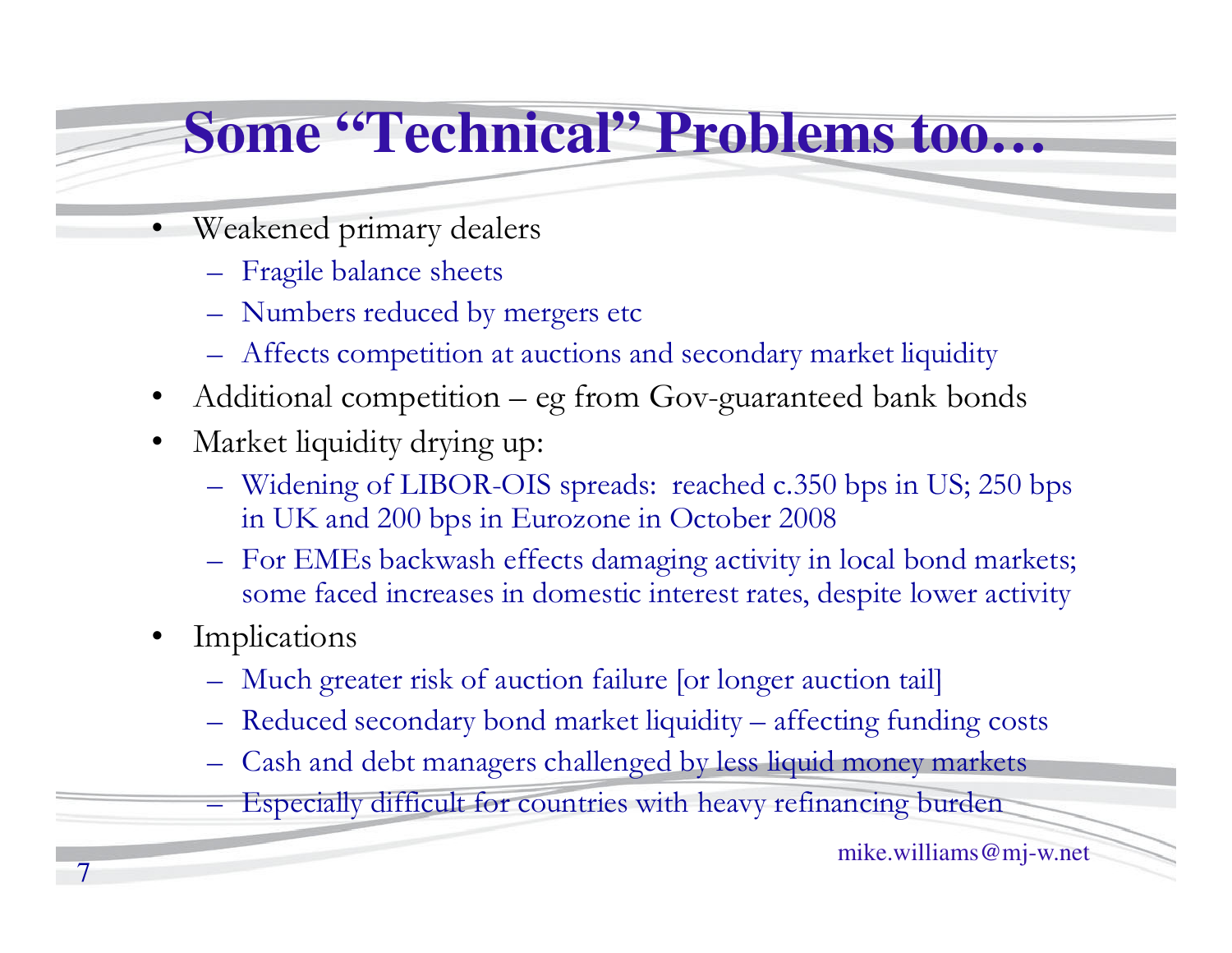#### **Some Responses: OECD Countries**

- • Massive increases in TBill issuance relative to bonds
	- Notably US, but also UK, Netherlands, Mexico. others…)
- Changes in issuance techniques
	- Auction schedules becoming more flexible and opportunistic<br>(*IV* issued TPills systems) and such a (UK issued TBills outside normal cycle)
	- Greater use of mini -tenders, syndication and post-auction options, alongside conventional auctions
- Greater emphasis on staying long of cash
	- Sticky repo markets  $\Rightarrow$  greater willingness to invest unsecured
	- Front-end loading auction programme
- $\bullet$  Government securities (and guarantees) used to unlock liquidity blockages

E.g. UK's Special Liquidity Scheme allowed banks to swap high quality but illiquid assets for liquid TBills, for up to 3 years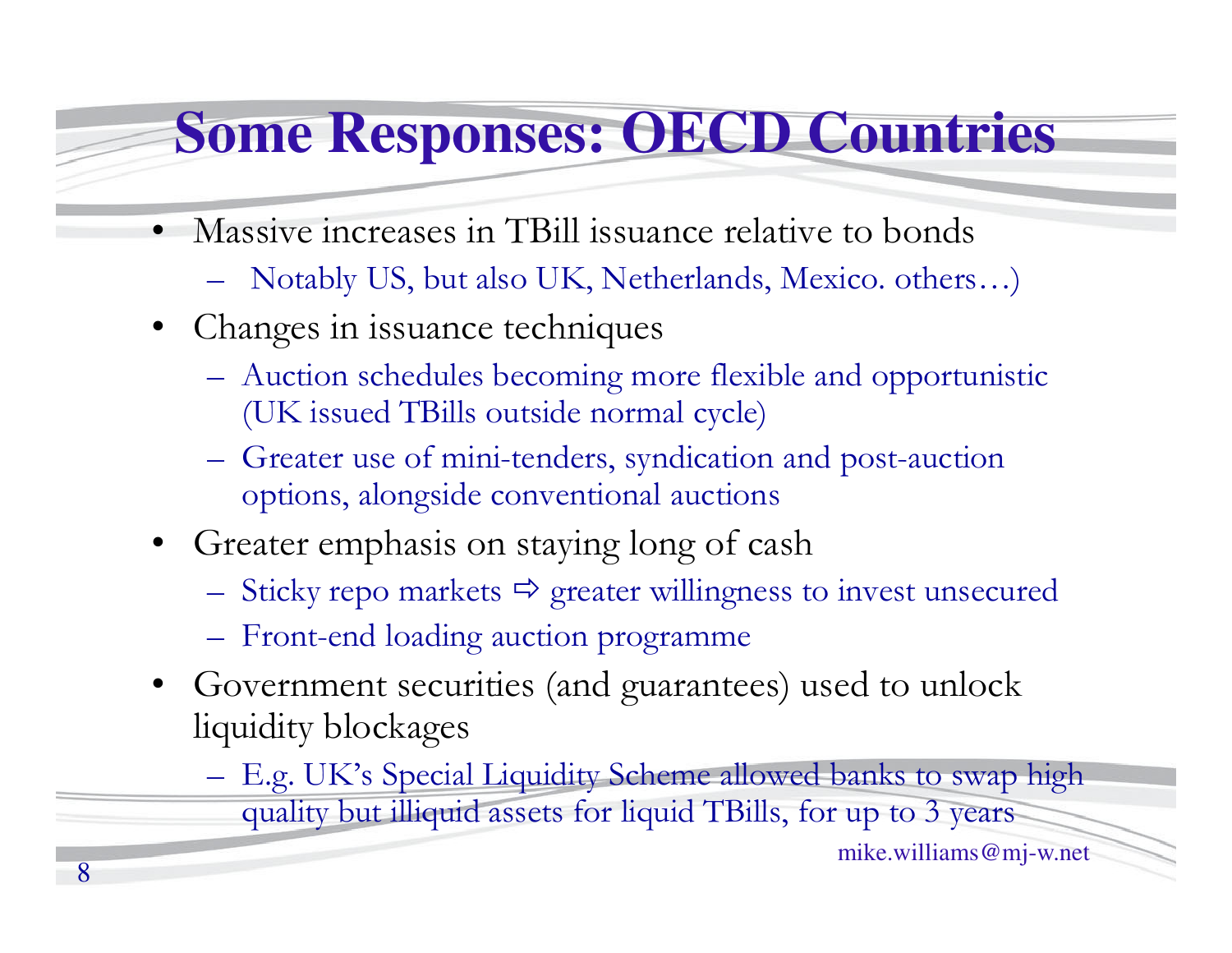# **Some Responses: EMEs & LICs\***

- • Constrained set of options
	- Less liquid local markets, and pressure on banks' balance sheets  $\Rightarrow$ difficult to rely only on TBills without creating other problems
	- Concern about impact on interest rates and debt servicing costs
- $\bullet$  Widening the range of borrowing sources:
	- Drawing down on excess cash held in TSA or term bank deposits
	- Use of non market funding sources such as multilaterals,
		- IMF approved 15 SBAs between Sept 2008 and July 2009; 3 countries with Elevible Credit Line Flexible Credit Line
		- Growth in lending by World Bank, EU, ADB etc
		- Very important for some LICs
	- Borrowing from central bank (or bank buying government bonds)
	- – Expanding the investor base by using new debt instruments and distribution channels – especially retail debt

Emerging Market Economies: Has This Time Been Different?" World Bank August 2010 *\* This and the next slide borrow heavily from Anderson et al "Public Debt Management in*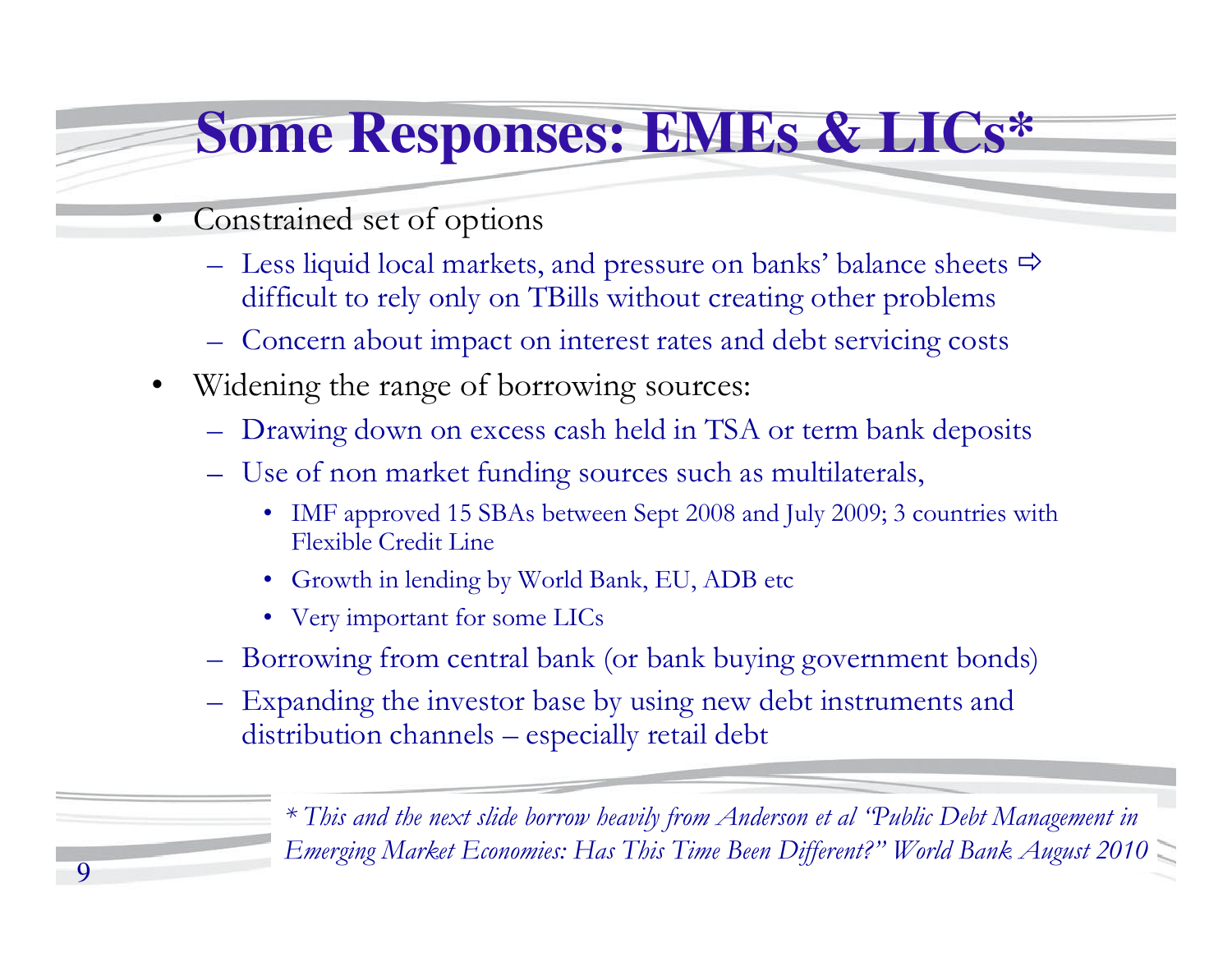# **More Responses: EMEs & LICs**

- $\bullet$  Adapting the financing programme to the structure of demand
	- Suspending external issuance
	- Focusing on shorter maturities and floaters
	- Many EMEs (almost) stopped issuing medium-term debt locally
	- In some, pension funds acted as a buffer absorbing part of the excess of supply of medium-long term paper
- Use of liability management operations to support market
	- Buybacks and exchanges to help stabilize markets
	- Reduced market pressure and help adjust the debt structure to the changing above to wide a structure of the demand two file changing characteristics of the demand profile
- • In practice, several countries still relied very heavily on TBills
	- Hungary, South Africa, others…

mike.williams@mj-w.net10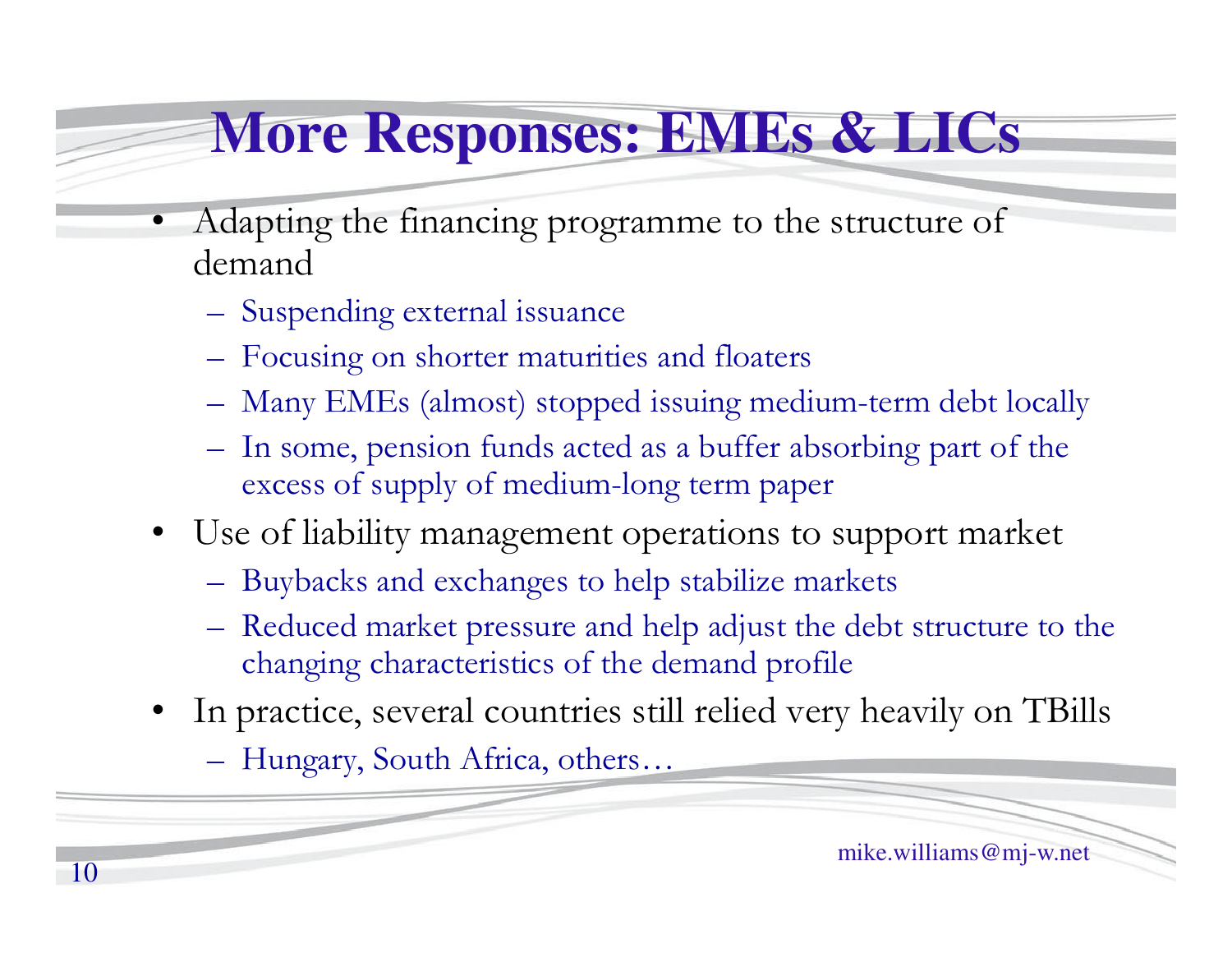#### **Some Lessons**

- • The importance of a liquid money market to debt managers. It is important in "normal" circumstances:
	- Anchors short end of the yield curve
	- Facilitates intermediaries' liquidity management
		- Strengthens competition in financial intermediation
		- Reduces risk premiums, enabling investors to hold larger portfolios
	- Wider benefits to monetary policy and private sector markets
- $\bullet$  In a crisis money market is an additional short-notice source of funds
	- Emphasises importance of cash and debt managers working together
	- Potentially scope for innovation
- $\bullet$  But past decisions may limit room for manoeuvre once in a crisis
	- Stuck with money market limitations
	- Heavy or spiky refinancing profile
- Relevance of cash buffers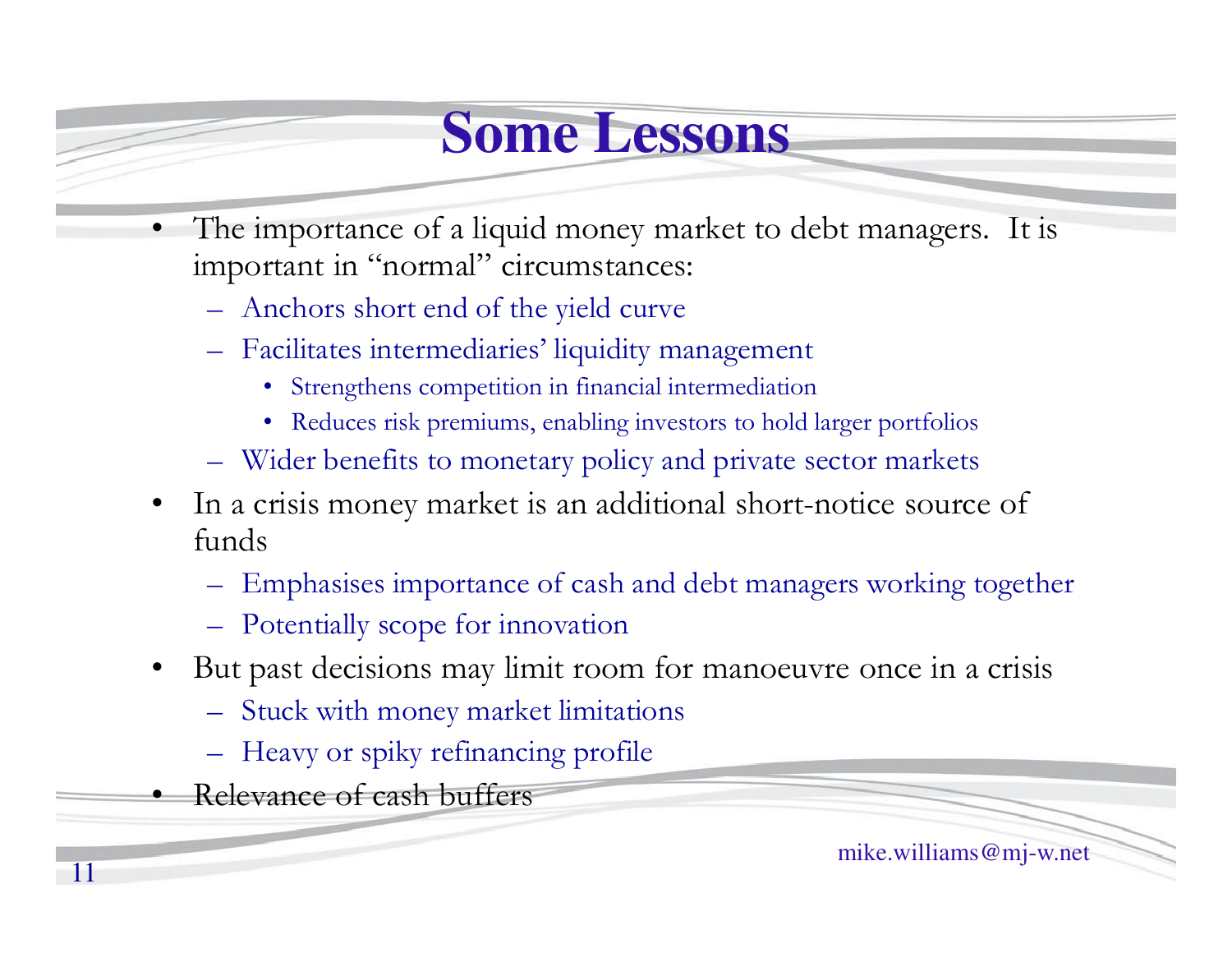# **What Determines the Cash Buffer?**

- 1. The volatility of daily cash flows
- 2. The ability to forecast those cash flows
	- The standard deviation of errors in the forecast will [should] be<br>much less than atopland deviation of outtum much less than standard deviation of outturn
- 3. The scope to manage unanticipated fluctuations and the timescale over which they can be managed
	- How soon can additional TBills be issued?
- 4. Safety nets
	- Emergency credit facilities or cash reserves
	- End of day borrowing from commercial banks
	- [Short-term borrowing from central bank]
- Note: Cost of carry important only after minimum is met
	- Optimisation models relevant but difficult to cope with awkwardness/illegality of borrowing from central bank
	- Concern about black swans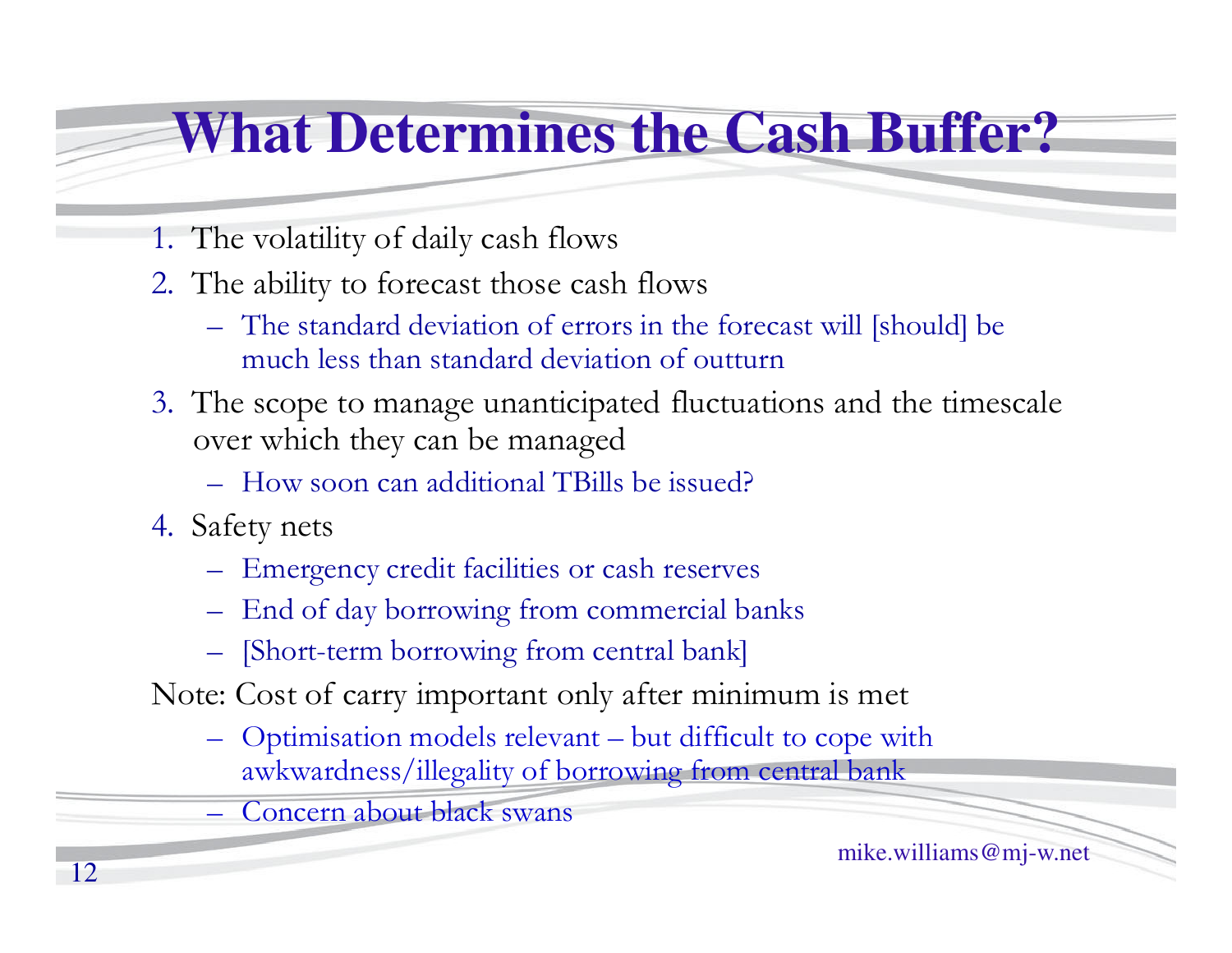# **Cash Buffers in Practice**

- • Several northern European countries operate with cash balances in the central bank << 0.1% annual central government expenditure.
	- But they have liquid money markets, sophisticated active cash management. Some plan to be long of cash and on-lend only when position is secure
	- –Drying up of liquidity led some to be more cautious
- • Some other approaches – the importance of signalling prudence:
	- Target balance calculated as a safety reserve in event of adverse market conditions – depends on expected time to return to normality
	- Maintaining balances as least as great as the debt redemptions due in the following month implicitly ellewing for a failed quotien following month, implicitly allowing for a failed auction
	- –To guarantee budget execution or debt service for [X] months
	- –In Italy there is (was?) legal requirement for balances to exceed  $\epsilon$ 10 billion – the peak of cumulative net outflows reached in any period
- $\bullet$  Recommended buffer in absence of developed cash management:
	- – Cumulative forecast errors over policy reaction period coupled with a cautionary balance for market disruption or auction failure
		- But the buffer has an opportunity cost there is a trade-off with caution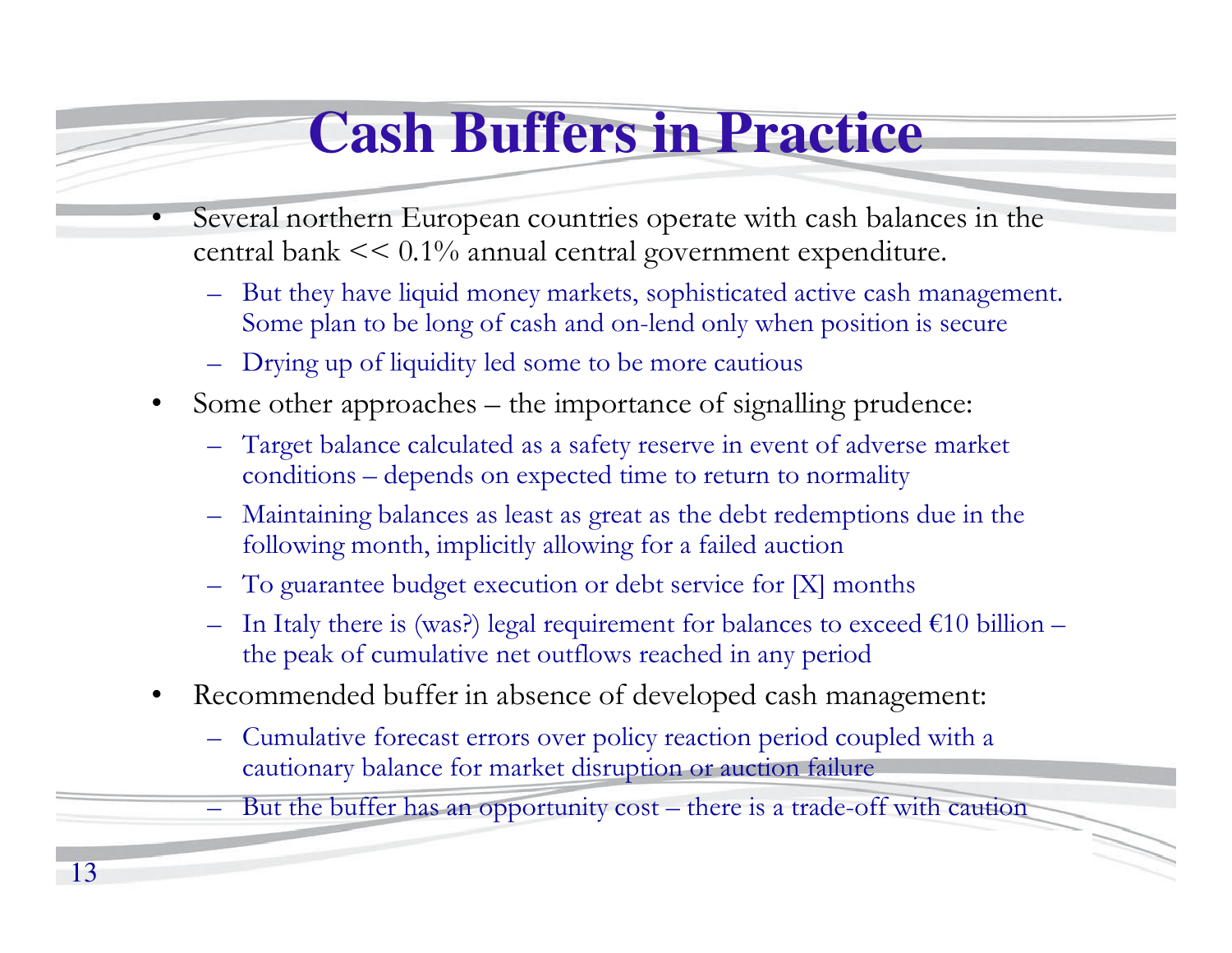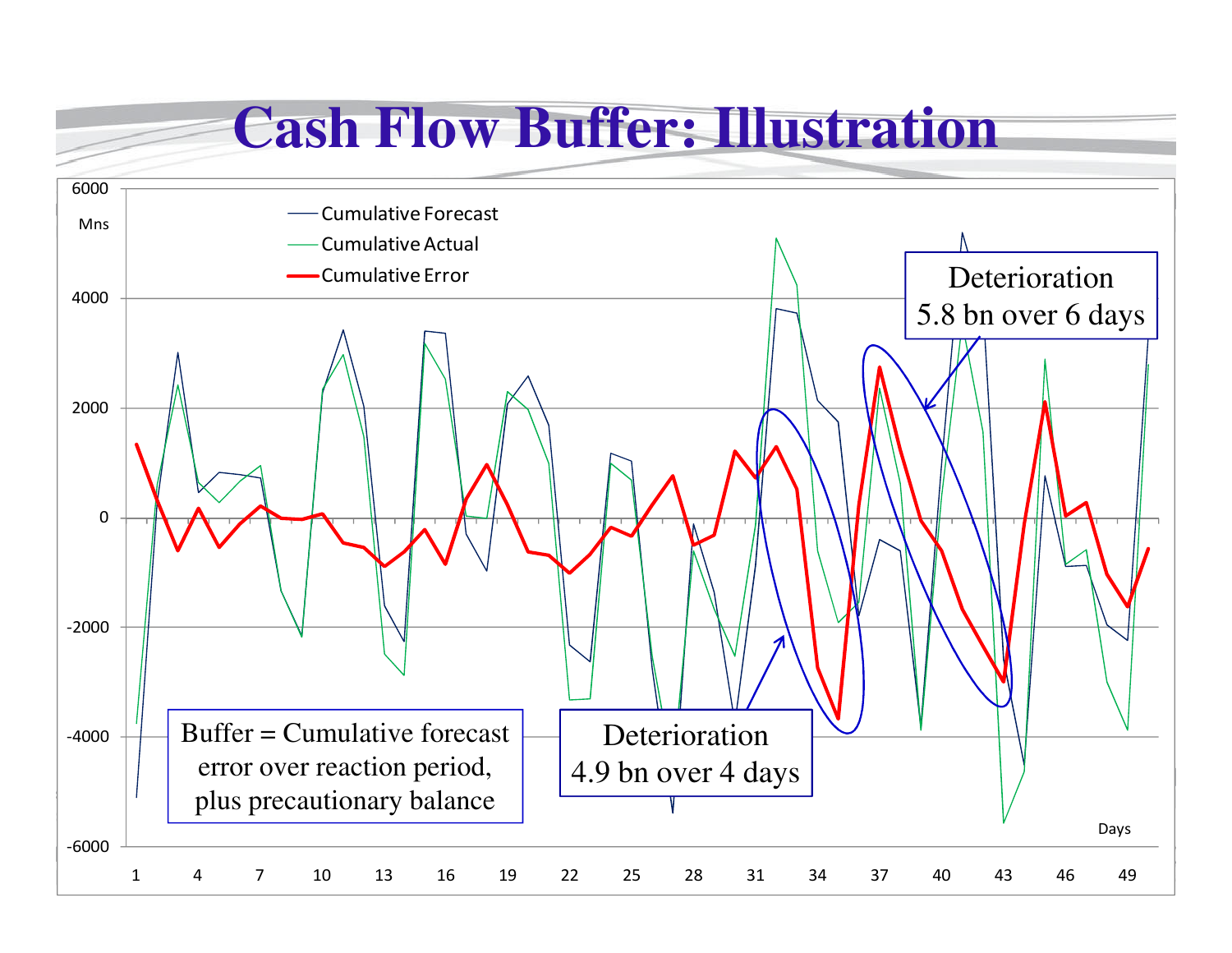# **Messages for the Future**

- Debt management strategies:
	- **Hart Committee Committee** More focus on liquidity risks
	- Reduce refinancing exposure: lengthen profile when<br>possible and smooth in year redemptions: actively m possible, and smooth in-year redemptions; actively manage benchmark redemptions
	- –Take account of non-resident holdings and FX risk
- Safety net for auction slippage or failure
	- **Hart Committee Committee** Cash or other fallbacks (TBill issuance, credit facilities)
- Cash Management Reform Programme
	- **Hart Committee Committee** Improve cash flow forecasting
	- **Hart Committee Committee** Facilitate money market development:
		- Widen use of TBills, encourage development of repo, identify<br>preferred money market intermediaries preferred money market intermediaries